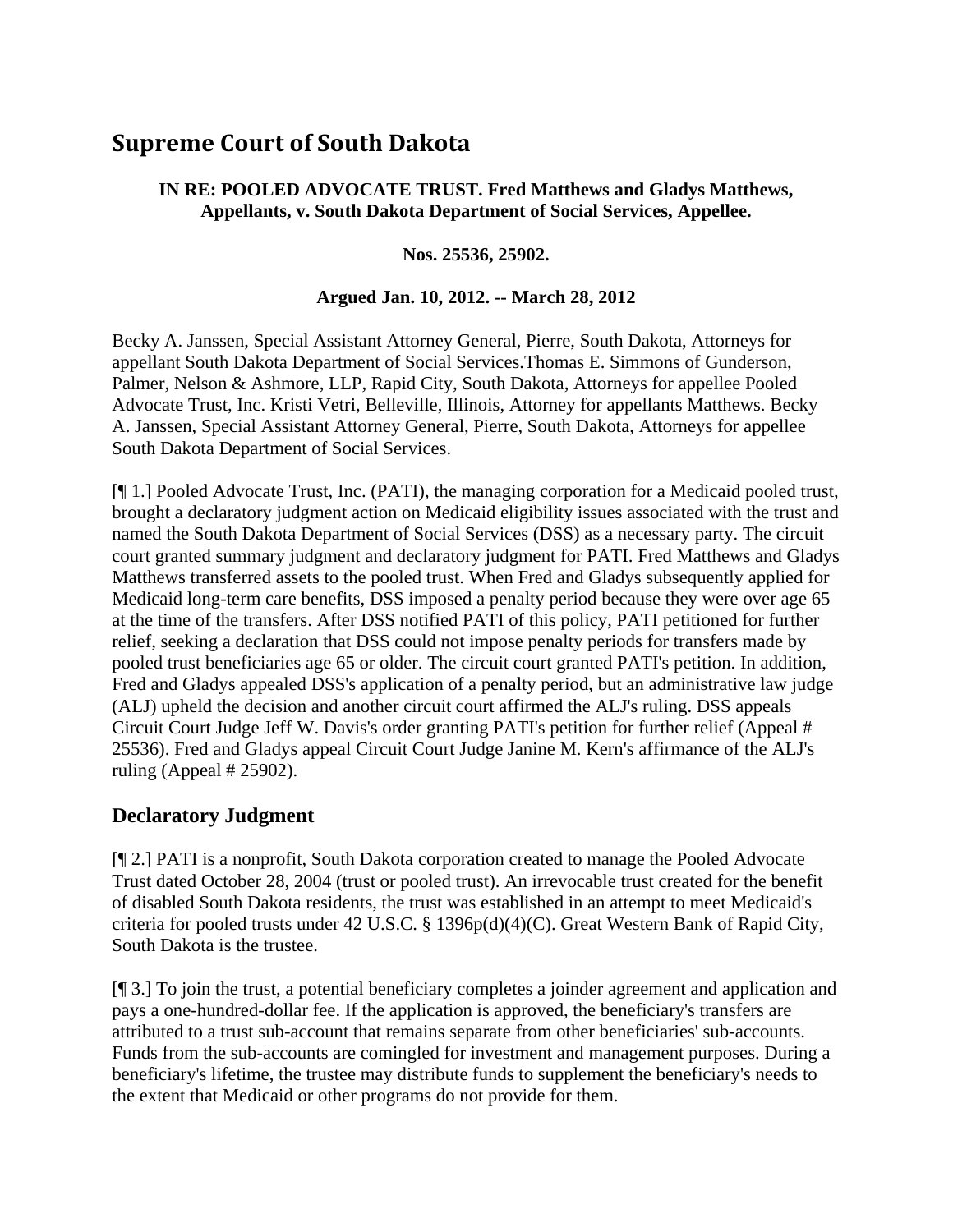[¶ 4.] In November 2004, after executing a declaration of trust, PATI petitioned for court supervision of the trust under SDCL 21–22–9. The circuit court granted the petition and entered an order assuming supervision over the trust. At the time, the trust had no beneficiaries and was funded with one dollar.

[¶ 5.] On the same day the court granted the petition for supervision, PATI brought an action for declaratory judgment. PATI named DSS as a necessary party and sought the following relief: (1) a final judgment and decree that the trust complies with federal and state law regarding Medicaid pooled trusts and that beneficiaries' transfers of assets or property to the trustee will not constitute transfers for purposes of Medicaid eligibility; (2) a final judgment and decree that the trust assets will not be considered an income resource available to beneficiaries for purposes of Medicaid eligibility; (3) a final judgment and decree that the income generated by the trust will not be considered an income resource available to beneficiaries for purposes of Medicaid eligibility; and (4) a final judgment and decree that DSS cannot claim a lien against the assets, property, or income of the trust by virtue of Medicaid benefits provided to the beneficiary except where a beneficiary's sub-account is not retained by the trust. DSS answered, alleging that PATI failed to state a claim upon which relief may be granted.

[¶ 6.] In June 2005, PATI and DSS stipulated to the filing of cross motions for partial summary judgment. PATI and DSS disputed the legality of certain trust provisions concerning the disposition of sub-account funds following the death of a beneficiary. The parties reserved any other issues not addressed by the cross motions for summary judgment. After briefing, the court ruled for DSS. It concluded that DSS must be reimbursed from a deceased beneficiary's subaccount before funds are distributed to the South Dakota Community Foundation but that funds from the sub-account may be placed back into the trust for the remaining trust beneficiaries. The court ordered reformation of the trust so that it would conform to the court's decision.

[¶ 7.] In November 2005, PATI moved for summary judgment and declaratory judgment. PATI asserted that the court had essentially ruled on the merits of PATI's complaint and that the only remaining contested issues were whether the complaint stated a claim upon which relief may be granted and whether PATI had standing to bring the declaratory judgment action. In March 2006, PATI and DSS stipulated to the granting of PATI's motions. Accordingly, the court granted PATI summary judgment and declaratory judgment in April 2006. The court ordered that "the trust, as reformed, complies with the law, that transfers to the trust will not be penalized for Medicaid eligibility purposes so long as a beneficiary meets the requirements set forth in the trust as reformed, $\frac{1}{2}$  and that amounts in a Trust Sub–Account will not be considered available resources for Medicaid eligibility purposes." At this time, the trust still had no beneficiaries.

[¶ 8.] Fred, age 91, and Gladys, age 89, husband and wife, both disabled, entered a nursing home in February 2009. A few months later, Fred and Gladys sold their home to their daughter for \$100,000, with an initial payment of \$50,000. The couple deposited the money into their joint bank account. Fred's monthly income totaled \$5,677, comprised of social security benefits, veteran's benefits, and pension proceeds. At that time, an individual with a monthly income exceeding \$2,022 was ineligible for certain Medicaid benefits. Because Fred's monthly income exceeded the Medicaid limit, Fred established a Medicaid income trust. Medicaid income trusts allow individuals with monthly incomes exceeding the Medicaid limit to place the income into a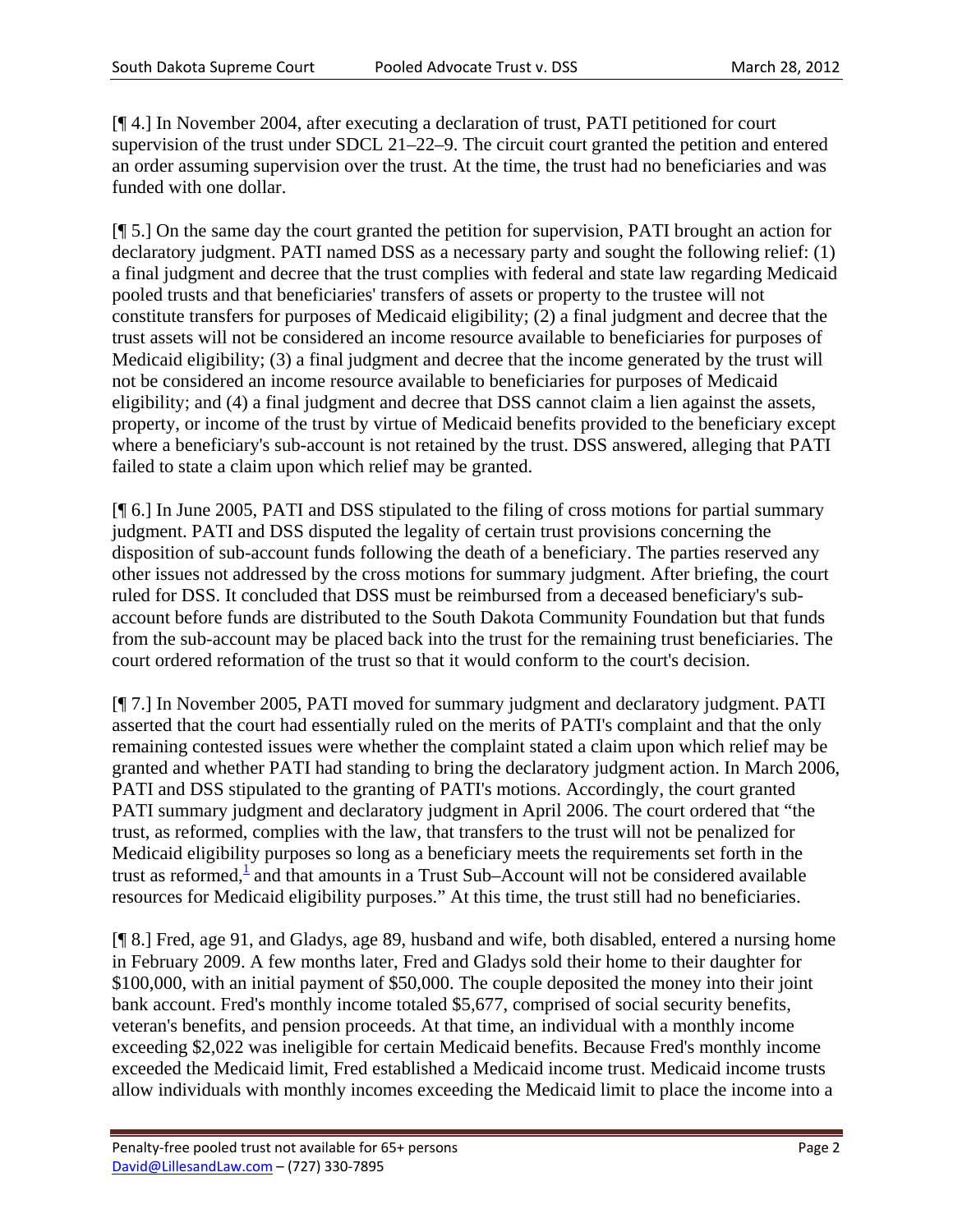trust, subject to certain conditions, to avoid Medicaid ineligibility. Fred created this income trust by removing Gladys's name from their joint bank account. Fred later deposited \$8,618.05, the proceeds from his life insurance policy, into his Medicaid income trust because the cash surrender value of a life insurance policy was considered a countable resource for Medicaid eligibility purposes.

[¶ 9.] In June 2009, Fred and Gladys applied for sub-accounts with the pooled trust, and PATI granted their applications. Fred transferred \$50,200 from his Medicaid income trust to PATI. PATI distributed half the funds to Fred's pooled trust sub-account and the other half to Gladys's pooled trust sub-account. Fred later deposited his life insurance policy cash proceeds from his Medicaid income trust into his pooled trust sub-account. In addition, Gladys deposited \$6,000 from her savings account into her pooled trust sub-account.

[¶ 10.] In September 2009, Fred and Gladys separately applied for Medicaid long-term care benefits. While their applications were pending, they received the remaining proceeds from the sale of their home, \$50,883.57. They divided the proceeds equally and deposited the funds into their separate pooled trust sub-accounts. Thus, between June and September 2009, Fred and Gladys deposited a total of \$115,701.62 into the pooled trust.

[¶ 11.] On October 9, 2009, DSS issued a notice of action to Fred indicating that his application for Medicaid assistance had been denied because "funds deposited into [his Medicaid income trust] have been used for a purpose that exceeded the authorized purposes for which funds can be distributed from the trust under Medicaid rules and under the terms of the trust itself."<sup>2</sup> Given this, DSS deemed Fred's Medicaid income trust a non-qualifying trust and any income placed into that trust was countable income for Medicaid eligibility purposes. Because DSS counted all income and resources associated with Fred's Medicaid income trust, Fred's income and resources exceeded Medicaid's eligibility limits.

[¶ 12.] On November 5, 2009, DSS issued a notice of action to Gladys indicating that she was eligible for medical-only benefits (which does not cover nursing home care) but not for longterm care benefits. DSS advised Gladys that due to the transfers of assets to the pooled trust of \$115,701.62, Gladys was subject to a Medicaid transfer penalty period during which DSS would not pay Gladys's long-term care costs.<sup>3</sup> DSS noted that the penalty period would end October 1, 2011, and Gladys may thereafter be eligible for long-term care assistance. Both Fred and Gladys requested administrative hearings to challenge these decisions. The hearings were scheduled for December 2009.

[¶ 13.] A few days after Gladys received her notice of action from DSS, on November 9, 2009, DSS informed PATI via email that DSS "has determined that transfers to a pooled trust by an individual age 65 or older will be treated as a transfer for less than fair value for Medicaid eligibility purposes." The next day, PATI petitioned for further relief on declaratory judgment under SDCL 21–24–12. PATI asserted that the doctrine of res judicata and the 2006 judgment barred DSS from imposing an age limitation, because in 2006 the court ordered that transfers to the trust would not be penalized for Medicaid eligibility purposes. PATI also asserted that the relevant Medicaid statutes do not impose an age restriction for transfers to the pooled trust for purposes of Medicaid eligibility and that a pooled trust may be funded by beneficiaries of any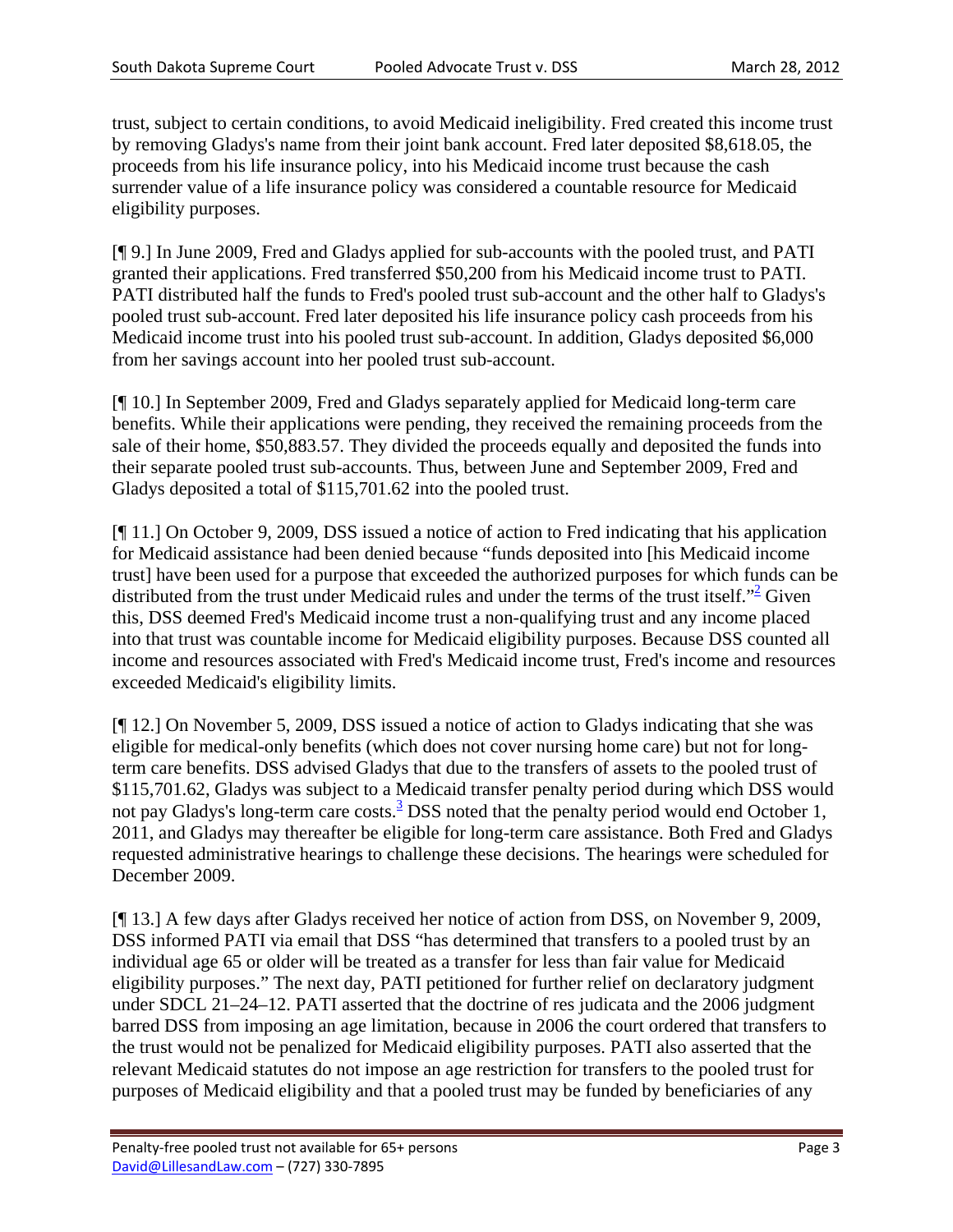age. PATI asked the court to require DSS to show cause why the relief requested should not be granted.

[¶ 14.] The circuit court entered an order to show cause and set a hearing on PATI's petition for further relief. The trustee submitted an affidavit indicating that the trust currently had seventeen beneficiary sub-accounts and a market value of approximately \$1,650,000. The trustee also stated that three sub-accounts were funded after the beneficiary had reached age 65. The court held a hearing on PATI's petition for further relief on December 14, 2009. At the hearing, DSS mentioned a United States Department of Health and Human Services, Centers for Medicare and Medicaid Services (CMS) policy regarding pooled trust transfers by individuals over age 65. CMS is the federal agency responsible for administering and overseeing federal Medicaid standards. PATI argued that the age limitation issue was already decided in the 2006 proceedings. The court granted PATI's petition for further relief. It "barred [DSS] from imposing a Medicaid divestment penalty based on a beneficiary's age at the time a beneficiary funds a subaccount with the [pooled trust] for that beneficiary's benefit." The court's order also stated:

Having determined that this matter involves issues previously adjudicated, the Court does not reach any analysis of federal Medicaid eligibility law. This Court refrains from issuing any specific ruling as to the Medicaid eligibility of any particular trust beneficiary because determinations on whether or not an individual qualifies for assistance under the South Dakota Medicaid Program are to be made by the Department, consistent with this order and applicable law, and no individual Medicaid applicant's eligibility is properly before this Court.

The court did not issue findings of fact or conclusions of law. In a letter to DSS and PATI regarding the order, the court again stated that "the 65 years of age is not relevant to PATI transfers" and that the court "refrained from issuing any specific ruling as to Medicaid eligibility of any particular trust beneficiary. Those decisions are to be made by the Department under the South Dakota Medicaid Program."

[¶ 15.] DSS moved the court to reconsider its order and filed a brief in support. It discussed and attached a copy of a 2008 CMS memorandum. In part, the memorandum stated that "only trusts established for a disabled individual 64 or younger are exempt from application of the transfer of assets penalty provisions." The memorandum explained that "[i]f States are allowing individuals age 65 or older to establish pooled trusts without applying the transfer of assets provisions, they are not in compliance with the statute. [F]ederal statute requires the application of the transfer rules in this situation; it [is] not a decision for each State to make." DSS argued that this memorandum demonstrated the mandatory nature of the penalty periods.

[¶ 16.] PATI filed a responsive brief, but DSS filed its notice of appeal on January 22, 2010, before the circuit court could rule on DSS's motion to reconsider. DSS appeals the circuit court's December 2009 order granting PATI's petition for further relief. This Court stayed DSS's appeal until Fred and Gladys exhausted their administrative remedies.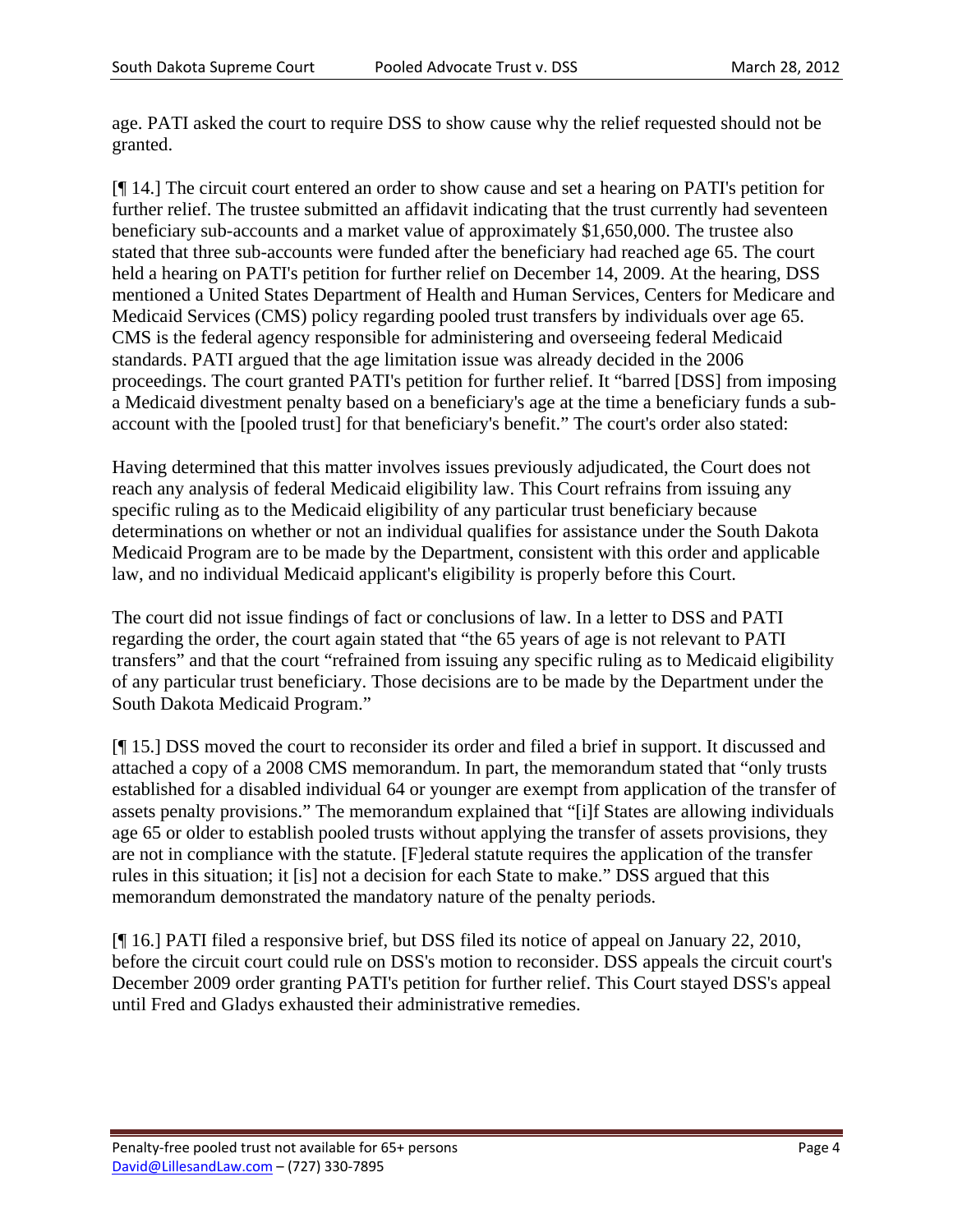## **Administrative Appeal**

[¶ 17.] Fred's and Gladys's cases were joined and an administrative hearing was held in February 2010. Before the hearing, Gladys provided the ALJ with a copy of the circuit court's December 2009 order and DSS provided a copy of the 2008 CMS memorandum. Fred and Gladys urged the ALJ to consider the declaratory orders. But despite these orders, the ALJ upheld DSS's imposition of a Medicaid transfer penalty period on Gladys, concluding that the transfers made by Fred and Gladys, who were both over 65 at the time of the transfers, subjected them to the transfer penalty. The ALJ's opinion did not refer to the declaratory judgment action and relied primarily on the CMS memorandum. Fred and Gladys appealed the ALJ's ruling to the circuit court.

[¶ 18.] Judge Kern issued a memorandum decision, concluding that Fred waived his right to appeal DSS's imposition of a transfer penalty because he originally challenged DSS's notice of action, which indicated only that his Medicaid income trust was being inappropriately used and did not refer to the transfer penalty. Although the ALJ's decision on Fred's Medicaid eligibility was based on the improper transfer of assets to the pooled trust, Fred did not challenge the subsequent transfer penalty for his transfers to the pooled trust.

[¶ 19.] As to Gladys, Judge Kern affirmed the ALJ's ruling and stated that "[b]oth the federal and state statute allow for the imposition of a long-term care eligibility penalty for the transfer of assets for less than fair-market value within the statutory period when the benefited individual was not under age 65 at the time of the transfer, and the fact that such a transfer took place is not in dispute." Fred and Gladys appeal the circuit court's affirmance of the ALJ's ruling upholding DSS's imposition of a Medicaid penalty period.

## **Decision on Declaratory Judgment Appeal**

### **1. Standard of Review**

[¶ 20.] Because there is some disagreement, we first address the applicable standards of review. In the appeal on the 2009 declaratory order, DSS asserts that the de novo standard of review applies as it does in all declaratory judgment actions. PATI responds that the abuse of discretion standard of review should apply because DSS is challenging an order granting further relief on a declaratory judgment action, not the final declaratory judgment.<sup>4</sup> "This Court reviews declaratory judgments as we do any other order, judgment, or decree" giving no deference to a circuit court's conclusions of law under the de novo standard of review. Fraternal Order of Eagles No. 2421 of Vermillion v. Hasse, 2000 S.D. 139, ¶ 8, 618 N.W.2d 735, 737 (citing SDCL 21–24–13). Although granting further relief in a declaratory judgment action is permissive rather than mandatory, see SDCL  $21-24-12$ , the circuit court was answering a question of law in interpreting its prior order, thus our review is de novo. Jurisdiction, res judicata, and statutory interpretation are also questions of law examined under the de novo standard of review. O'Neill Farms, Inc. v. Reinert, 2010 S.D. 25, ¶ 7, 780 N.W.2d 55, 57; W. Consol. Coop. v. Pew, 2011 S.D. 9, ¶ 20, 795 N.W.2d 390, 396; Farmer v. S.D. Dep't of Revenue and Regulation, 2010 S.D. 35, ¶ 6 n.4, 781 N.W.2d 655, 659 n.4.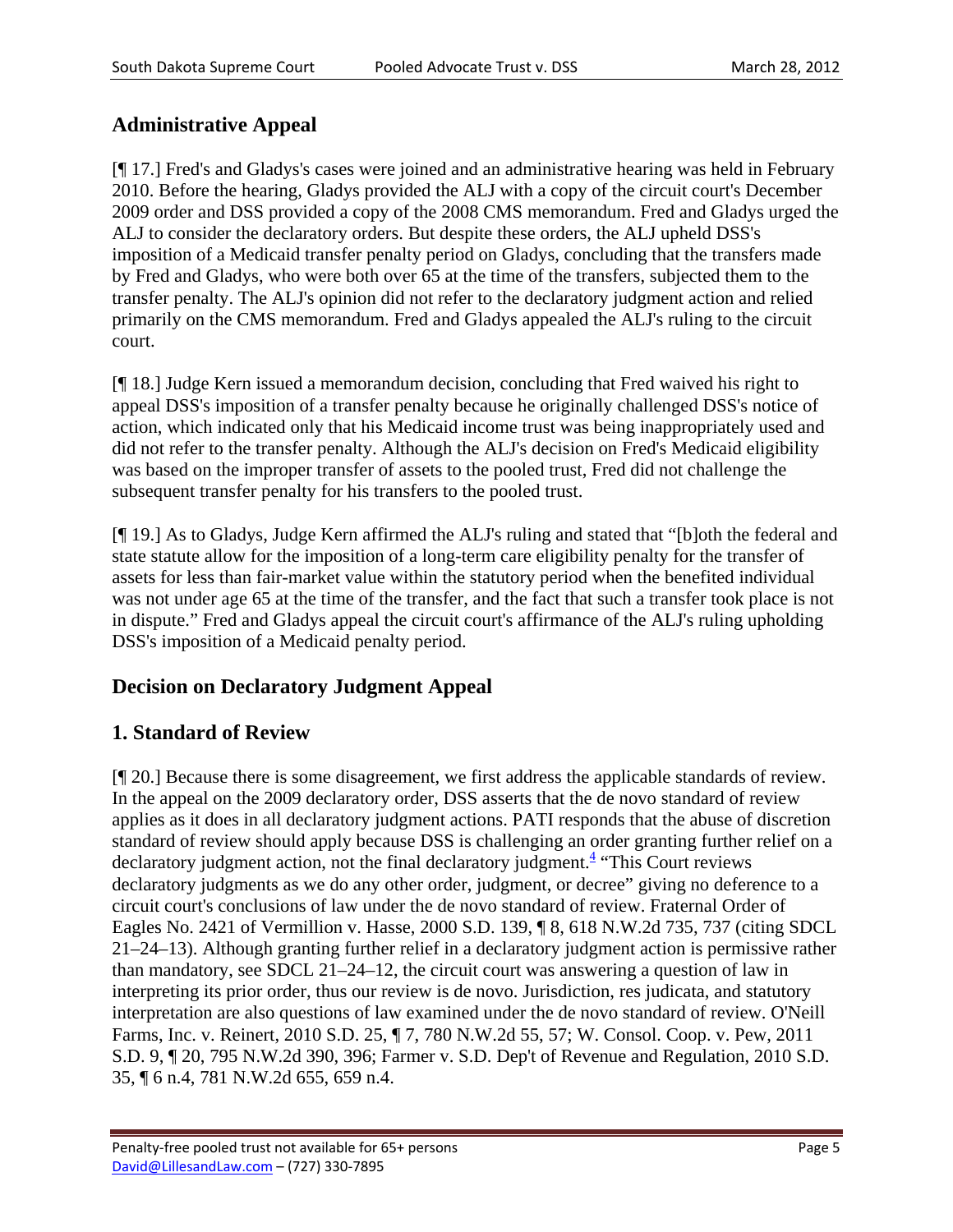#### **2. Issue Preclusion: Res Judicata and "Law of the Case"**

[¶ 21.] PATI argues that the doctrine of res judicata bars DSS's attempt to litigate the age limitation issue: DSS already litigated that issue in the 2006 proceeding and DSS could have litigated the issue in the 2009 proceeding. First, PATI notes that the circuit court ruled that PATI's petition for further relief "involve<sup>[d]</sup> issues previously adjudicated<sup>[1]</sup> PATI contends that "the issue of whether long term care Medicaid eligibility for Trust beneficiaries can be restricted based on beneficiaries' age is identical to the issues addressed in the prior adjudication which led to the issuance of the judgment." Then, PATI argues that "[a]lthough [DSS] did not specifically advance an argument that it could impose Medicaid transfer penalties on older beneficiaries of the Trust [in the 2006 proceeding], it knew that it could have advanced that argument because it referred to the issue in a brief filed with the Court."<sup>5</sup> Alternatively, PATI asserts that the "law of the case" doctrine bars DSS's litigation of the age limitation issue.

[¶ 22.] DSS responds that res judicata does not apply because the circuit court lacked subject matter jurisdiction "to issue any order which has the effect of determining Medicaid eligibility and which allows individuals to bypass DSS and administrative procedures to obtain Medicaid eligibility." DSS argues that Fred and Gladys avoided the obligation to exhaust their administrative remedies because the circuit court improperly ruled on the relevant eligibility issues for them. DSS also argues that the court's orders wrongly shifted the burden of proof because the orders required DSS to show why beneficiaries do not qualify for Medicaid assistance when state law places the burden on an applicant to prove eligibility for such assistance.

[¶ 23.] Res judicata generally bars not only attempts to relitigate matters actually litigated, but also all other matters that should have been asserted in the earlier proceeding. In re Estate of Siebrasse, 2006 S.D. 83, ¶ 16, 722 N.W.2d 86, 90. The "law of the case" doctrine, on the other hand, stands for the general rule that "a question of law decided by the supreme court on a former appeal becomes the law of the case, in all its subsequent stages, and will not ordinarily be considered or reversed on a second appeal when the facts and the questions of law presented are substantially the same." Id. "The 'law of the case' doctrine is the weaker corollary of the doctrines of res judicata, collateral estoppel[,] and stare decisis and is intended to prove some degree of certainty where those doctrines could not yet apply." Id.

[¶ 24.] As we previously noted:

*Although the principles of the law of the case doctrine and res judicata are similar, their application* differs. The law of the case rule involves the effect of a previous ruling within one action on a similar *issue of law raised subsequently within the same action. The rules of res judicata apply to previous rulings in an action on a similar determination in a subsequent action.*

Id. Thus, "[w]here successive appeals are taken in the same case there is no question of res judicata, because the same suit, and not a new and different one, is involved." Id.

[¶ 25.] This case does not involve successive appeals. But PATI claims that the circuit court's 2006 order bars DSS's litigation of the age limitation issue and DSS's appeal of the 2009 order.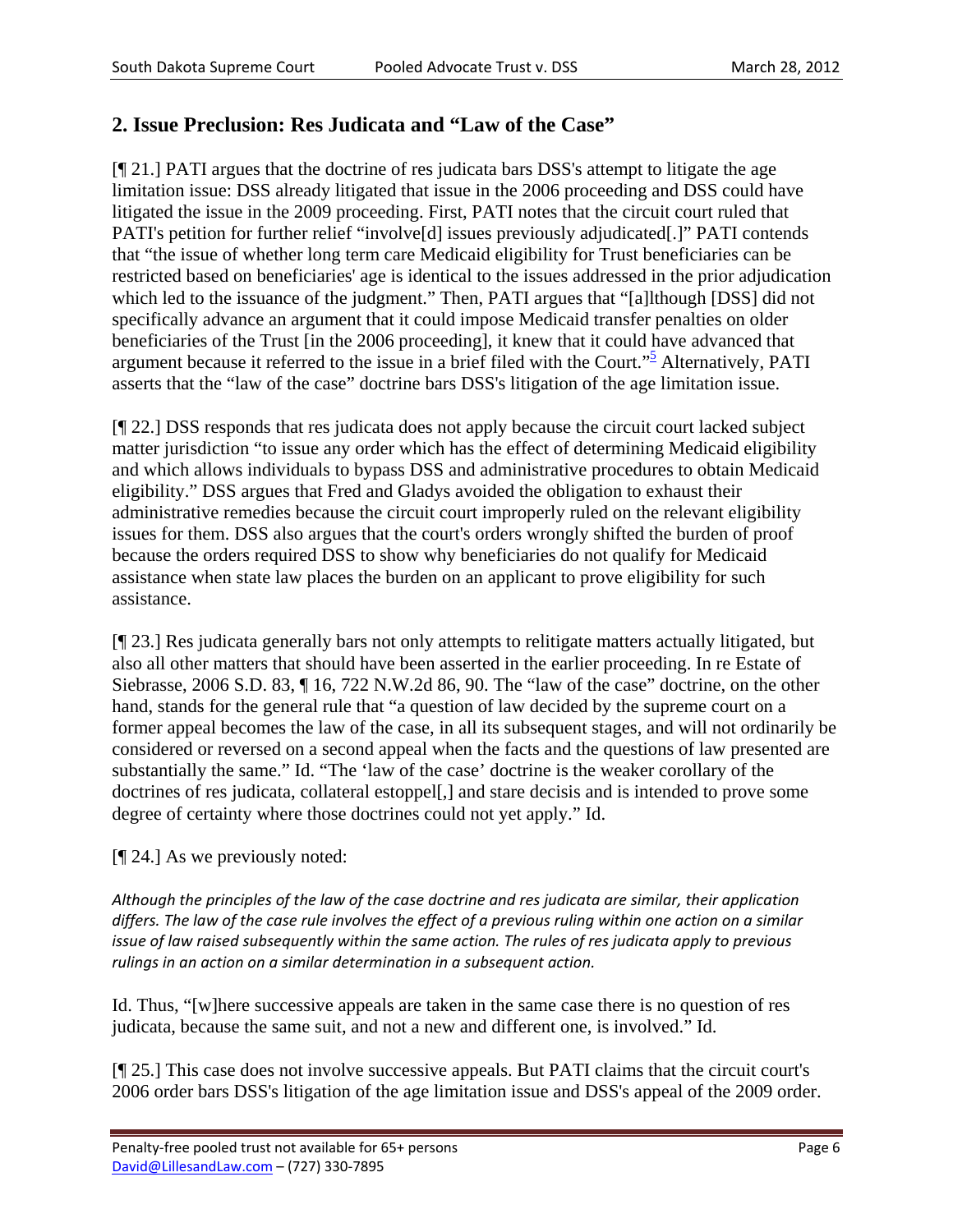The 2006 and 2009 orders were issued in the same declaratory judgment action. Therefore, because this case does not involve the preclusive effect of a previous ruling in a subsequent action, we employ the "law of the case" doctrine rather than res judicata.

[¶ 26.] "The 'law of the case' doctrine is intended to afford a measure of finality to litigated issues." Grynberg Exploration Corp. v. Puckett, 2004 S.D. 77, ¶ 21, 682 N.W.2d 317, 322. This doctrine has many policy considerations: "(1) to protect settled expectations of the parties; (2) to insure uniformity of decisions; (3) to maintain consistency during the course of a single case; (4) to effectuate the proper and streamlined administration of justice; and (5) to bring litigation to an end." In re Estate of Jetter, 1999 S.D. 33, ¶ 20, 590 N.W.2d 254, 258. We have cautioned, however, that "the 'law of the case' [doctrine] should not be used to perpetuate an erroneous decision[.]" Grynberg, 2004 S.D. 77, ¶ 21, 682 N.W.2d at 322. Indeed, the doctrine "is not a rigid rule, and will not be invoked on a second appeal if the prior decision is palpably erroneous and if it is competent for the court to correct it on the second appeal." Siebrasse, 2006 S.D. 83, ¶ 17, 722 N.W.2d at 91. Furthermore, "a court may reopen a previously resolved question if the evidence on remand is substantially different or if a manifest injustice would otherwise result." Id.

[¶ 27.] In this case, the narrow question whether beneficiaries age 65 or older will be subject to a penalty period as a result of transfers to a pooled trust was not decided in the circuit court's 2006 ruling. Although the court ordered that "transfers to the trust would not be penalized for Medicaid eligibility purposes," this broad ruling did not directly address age limitations. Still, there is merit in PATI's argument that DSS knew of the age limitation issue in 2006 because DSS mentioned the policy in a 2005 brief. Yet the trust had no beneficiaries at that time. With no particular individual beneficiary and accompanying Medicaid eligibility concern presented to the court, the issue was not fully and fairly litigated. In addition, the 2008 CMS memorandum made the mandatory nature of the transfer penalties more apparent. In that memorandum, CMS warned that states must apply the penalty periods to pooled trust transfers made by beneficiaries age 65 or older or risk noncompliance with federal Medicaid law. The 2008 memorandum warranted a new examination of the court's ruling regarding transfers to the pooled trust for Medicaid eligibility purposes. Unfortunately, the circuit court did not have the opportunity to consider this memorandum because the appeal by DSS stayed further proceedings.

[¶ 28.] Accordingly, we do not apply the "law of the case" doctrine here because its application would not serve the doctrine's many policy considerations. The narrow Medicaid eligibility issue before us today was not previously decided in 2006. And the 2008 CMS memorandum may constitute new evidence supporting DSS's penalty period policy. Judicial economy, finality, certainty, and uniformity cannot outweigh the interests of justice in this case because, as we explain in detail below, the unambiguous language of the relevant statutes supports DSS's imposition of a penalty period for transfers made by pooled trust beneficiaries age 65 or older.

[¶ 29.] Two other concerns also bear on our decision not to apply the "law of the case" doctrine. First, under the South Dakota Medicaid Program, Medicaid eligibility is determined in the first instance by DSS. Not only did the circuit court rule on issues affecting Medicaid eligibility, but the court also required DSS to make all future eligibility decisions "consistent with [its 2009] order and applicable law." Thus, while the court was not ruling on Medicaid eligibility for a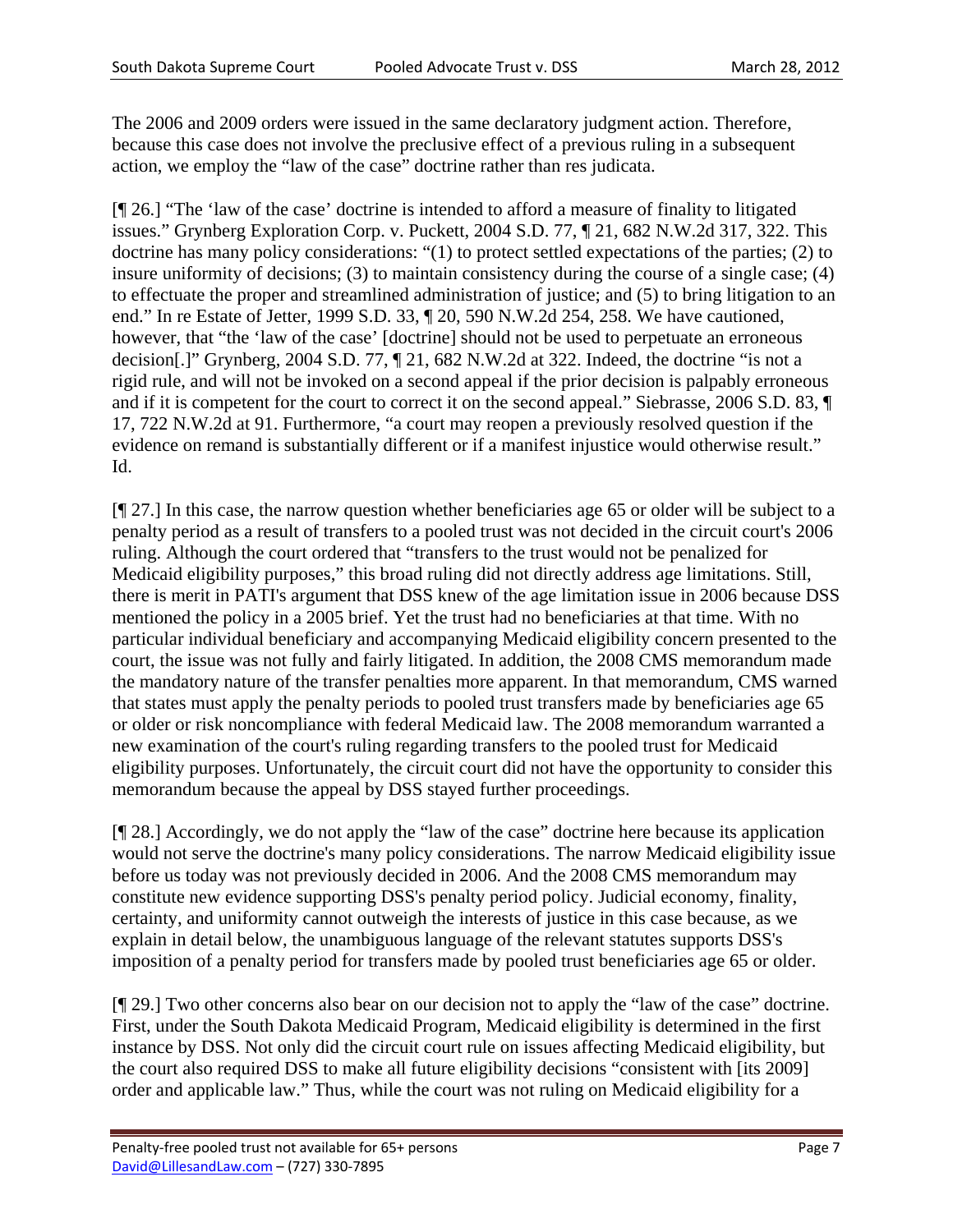specific beneficiary, the court was effectively making future individual Medicaid eligibility decisions. Yet the unambiguous language of the applicable statutes demonstrates that DSS cannot make Medicaid eligibility decisions consistent with both the circuit court's 2009 order and applicable law because the statutes require penalty periods and the court order prohibits penalty periods.

[¶ 30.] Second, while the 2009 order did not involve individuals directly appealing agency decisions (i.e., Fred and Gladys did not directly appeal to the circuit court), PATI filed its petition for further relief immediately after DSS imposed a penalty period on Fred and Gladys, seeking a general declaration that DSS cannot apply penalty periods based on age. PATI's petition for further relief asked the circuit court to rule, and the court did rule, on the specific Medicaid eligibility issue that Fred and Gladys were appealing to the ALJ. Indeed, had the ALJ honored the court's order granting further relief, Fred's and Gladys's administrative appeal would have been prematurely decided by the circuit court.

[¶ 31.] We do not ignore PATI's competing policy arguments. PATI's lawyers acted proactively, doing everything possible to arrange a trust for the benefit of its future beneficiaries by seeking court supervision and filing a declaratory judgment action. DSS, by stipulation and inaction, led PATI to believe that it could represent to its beneficiaries age 65 or over that they could permanently divest themselves of assets without jeopardizing their Medicaid eligibility. While this is also a form of injustice, we conclude that it does not outweigh our interest in reaching the correct legal conclusion. $\frac{6}{6}$ 

### **3. Statutory Analysis**

[¶ 32.] When interpreting a statute, we "begin with the plain language and structure of the statute." State ex rel. Dep't of Transp. v. Clark, 2011 S.D. 20, ¶ 10, 798 N.W.2d 160, 163.

*The purpose of statutory construction is to discover the true intention of the law, which is to be ascertained primarily from the language expressed in the statute. The intent of a statute is determined* from what the Legislature said, rather than what the courts think it should have said, and the court must confine itself to the language used. Words and phrases in a statute must be given their plain meaning and effect. When the language in a statute is clear, certain, and unambiguous, there is no reason for construction, and this Court's only function is to declare the meaning of the statute as clearly expressed.

#### Id. ¶ 5.

[¶ 33.] The United States Congress enacted Medicaid in 1965. Mulder v. S.D. Dep't of Soc. Servs., 2004 S.D. 10, ¶ 7, 675 N .W.2d 212, 215. "Medicaid is a cooperative State and Federal program designed to provide health care to needy individuals." Id. If states choose to take part in the Medicaid program, "they must develop a State plan that complies with the Federal Medicaid act and its regulations." Id. South Dakota participates in the Medicaid program and charges the Secretary of DSS "with the responsibility of promulgating rules to determine eligibility and the extent of benefits available to applicants." Id. (citing SDCL 28–6–1 and 28–6–3.1). These rules can be found in the Administrative Rules of South Dakota (ARSD) Title 67, Article 46. Id.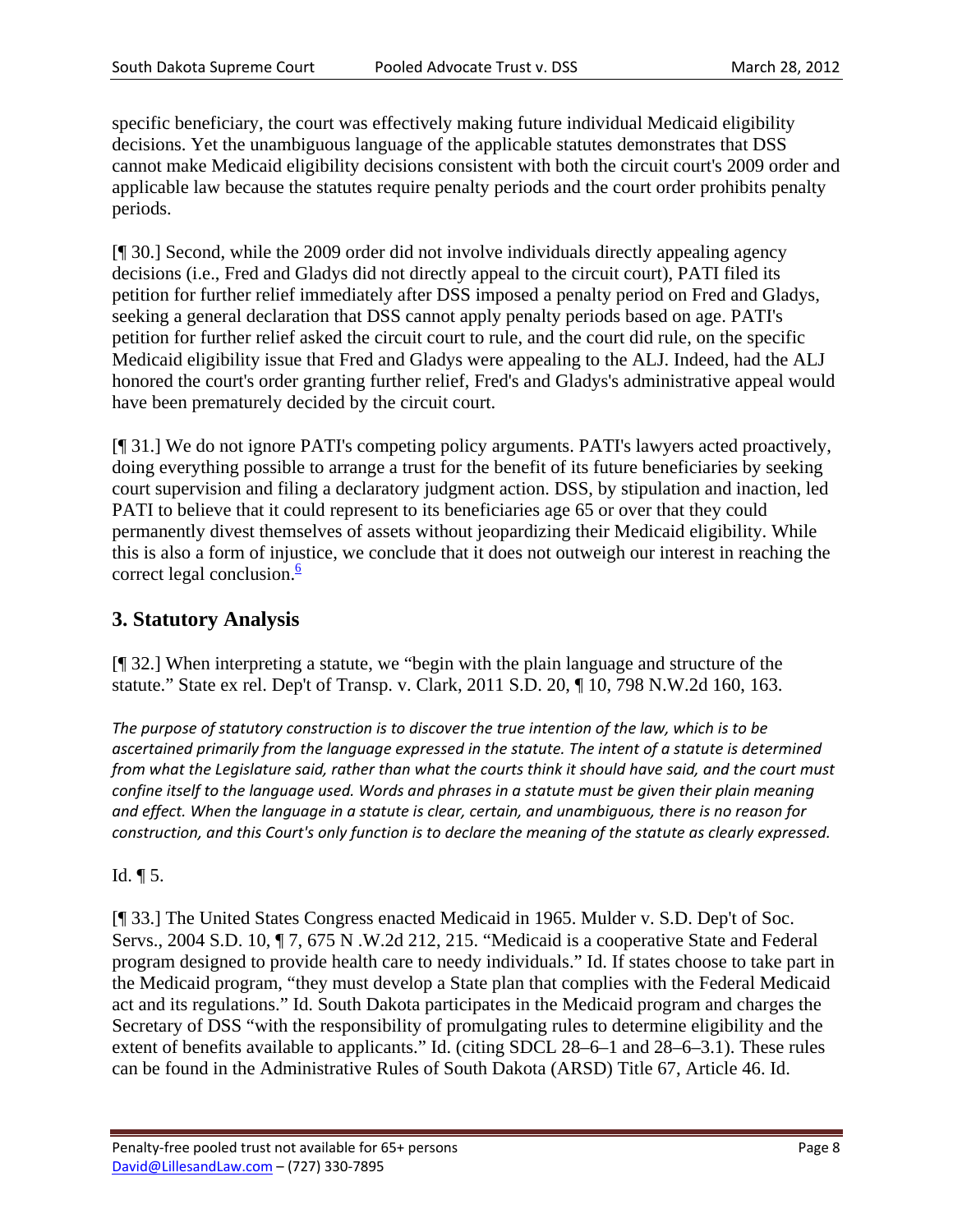[¶ 34.] Long-term care assistance is an optional category of Medicaid coverage. 42 U.S.C. § 1396a(a)(10)(A)(ii)(V). South Dakota elected to provide long-term Medicaid coverage. ARSD 67:46:01:02(6). To determine eligibility for long-term care assistance, DSS is required to review an applicant's income and resources. ARSD 67:46:02:03. DSS must also determine whether an applicant has transferred any assets within a look-back period. 42 U.S.C. § 1396p(c); ARSD 67:46:05:06. If an applicant has transferred assets for less than fair market value during that time, he or she may be ineligible for Medicaid long-term care assistance for a certain penalty period. 42 U.S.C. § 1396p(c); ARSD 67:46:05:06; ARSD 67:46:05:09. Although an applicant is ineligible for long-term care benefits during the penalty period, the applicant may be eligible for medical-only benefits during that time. ARSD 67:46:05:09.03.

[¶ 35.] Certain Medicaid eligibility rules apply to trusts. See 42 U.S.C. § 1396p(d). Three types of trusts are generally exempt from these Medicaid trust rules—special needs trusts, Medicaid income trusts, and pooled trusts. See 42 U.S.C. § 1396p(d)(4); ARSD 67:46:05:17. This case involves pooled trusts.

[¶ 36.] A pooled trust is "[a] trust containing the assets of an individual who is disabled (as defined in [42 U.S.C. § 1382c(a)(3) ] )[.]" 42 U.S.C. § 1396p(d)(4)(C). A pooled trust must be "established and managed by a nonprofit association."  $42$  U.S.C. § 1396p(d)(4)(C)(i). In addition, "[a] separate account [must be] maintained for each beneficiary of the trust, but, for purposes of investment and management of funds, the trust pools these accounts." 42 U.S.C. §  $1396p(d)(4)(C)(ii)$ . Finally, the "[a]ccounts in the trust [must be] established solely for the benefit of individuals who are disabled[.]" 42 U.S.C. § 1396p(d)(4)(C)(iii). Disabled individuals of any age may establish sub-accounts within pooled trusts. See 42 U.S.C. § 1396p(d)(4)(C). Cf. 42 U.S.C. § 1396p(d)(4)(A) (providing that only disabled individuals "under age 65" may participate in Medicaid special needs trusts).

[¶ 37.] When taking into account certain transfers of assets for purposes of Medicaid eligibility and penalty periods, Medicaid provides an exception for certain transfers of assets to trusts. See 42 U.S.C. § 1396p(c)(2)(B)(iv). Under this exception, "[a]n individual shall not be ineligible for medical assistance [for disposing of assets for less than fair market value on or after the lookback date] to the extent that ․ the assets were transferred to a trust (including a trust described in [42 U.S.C. § 1396p(d)(4) ] ) established solely for the benefit of an individual under 65 years of age who is disabled[.]" 42 U.S.C. § 1396p(c)(2)(B)(iv) (emphasis added). Therefore, under Medicaid, pooled trusts are exempt from the general trust rules outlined in 42 U.S.C. § 1396p(d) and transfers of assets into pooled trusts by those under 65 years of age are exempt from the transfer penalty period rules outlined in 42 U.S.C.  $\S$  1396p(c)(1). 42 U.S.C.  $\S$  $\S$  1396p(d)(4)(C) and  $1396p(c)(2)(B)(iv)$ .

[¶ 38.] Here, the parties do not dispute that PATI and the pooled trust satisfy Medicaid's requirements for a pooled trust under 42 U.S.C. § 1396p(d)(4)(C). The parties also do not dispute that individuals over the age of 65, like Fred and Gladys, may participate in and establish subaccounts with a Medicaid pooled trust. What the parties do dispute, however, is whether a penalty period applies for Medicaid eligibility purposes when beneficiaries over age 65 transfer assets into the pooled trust. We conclude that under the unambiguous statutory language,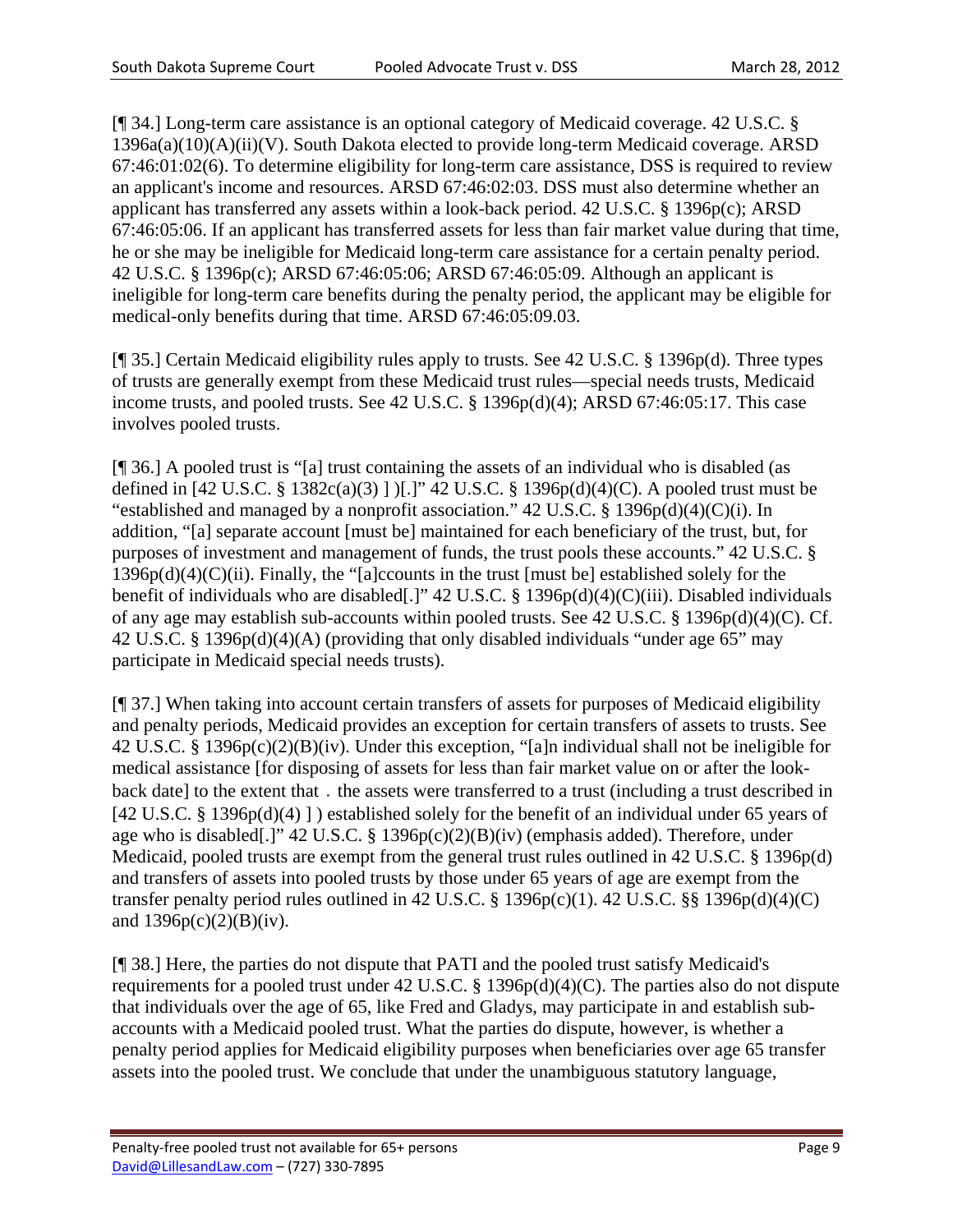transfers of assets for less than fair market value into pooled trusts by beneficiaries age 65 or older will be subject to a transfer penalty period for Medicaid eligibility purposes.

[¶ 39.] PATI repeatedly asserts that an age limitation cannot be "read into" 42 U.S.C. § 1396p(d)(4)(C), the statute that provides the requirements for a Medicaid pooled trust. PATI notes that unlike the statute regarding Medicaid special needs trusts, the pooled trust statute does not contain an "under age 65" limitation. This is accurate—as far as it goes. Under 42 U.S.C. § 1396p(d)(4)(C), a disabled individual 65 or older may participate in a pooled trust and establish a sub-account in that trust. But PATI must differentiate between participation in a pooled trust and subsequent penalty periods and delays in eligibility for transfers to the trust. While an individual age 65 or older may participate in a Medicaid pooled trust, he or she will be subject to a penalty period and a delay in Medicaid eligibility for certain benefits if he or she transfers assets to the trust for less than fair market value. 42 U.S.C.  $\S$ § 1396p(d)(4)(C) and 1396p(c)(2)(B)(iv).

[¶ 40.] PATI also argues that funds in a pooled trust are not available to an applicant for Medicaid eligibility purposes. PATI cites Norwest Bank of N.D., N.A. v. Doth, 159 F.3d 328 (8th Cir.1998) to support this argument. In that case, the Eighth Circuit Court of Appeals found that under 42 U.S.C. § 1396p(d)(4), funds in a Medicaid special needs trust "are not deemed to be available to [a Medicaid] application or recipient for the purpose of determining [Medicaid] eligibility or the amount of benefits." Id. at 332. We agree that 42 U.S.C. § 1396p(d)(4) exempts special needs trusts, pooled trusts, and Medicaid income trusts from the general trust rules found in 42 U.S.C. § 1396p(d). Yet the Eighth Circuit did not hold that these three types of trusts are wholly exempt from the transfer penalty rules found in 42 U.S.C. § 1396p(c). And while 42 U.S.C. § 1396 $p(c)(2)(B)(iv)$  creates an exception for trust transfers from the transfer penalty rules, the statute limits the exception to trusts established for an individual under age 65. Therefore, we find PATI's argument and reliance on the Eighth Circuit case unpersuasive.

[¶ 41.] PATI further contends that penalizing beneficiaries age 65 or older who transfer assets to a Medicaid pooled trust makes their participation in a pooled trust a nullity, rendering the pooled trust exception meaningless. Essentially, PATI asks "Why would Congress allow individuals 65 or older to participate in pooled trusts if they will nevertheless be subject to a transfer penalty under another statute?" PATI argues that these beneficiaries should not be denied benefits and often cannot wait out the penalty period. First, we must differentiate between being denied Medicaid long-term care assistance and being subject to a delay in eligibility for Medicaid longterm care assistance via a penalty period. DSS's policy does not deny a pooled trust beneficiary Medicaid assistance. The policy merely imposes a mandatory penalty period during which time the applicant is not eligible for long-term care assistance. The applicant may nevertheless qualify for medical-only coverage during the penalty period (as Gladys did), and after the penalty period expires, the applicant may thereafter be eligible for long-term care assistance. Moreover, even if PATI were correct in claiming that our interpretation of the statutory language leads to a problematic result, we must confine our decision to the plain language of the statutes. See People ex rel. J.L., 2011 S.D. 36, ¶ 4, 800 N.W .2d 720, 722. For whatever reason, the penalty period exception for trust transfers is limited to transfers made to trusts established for individuals under age 65, and we confine our decision to this language.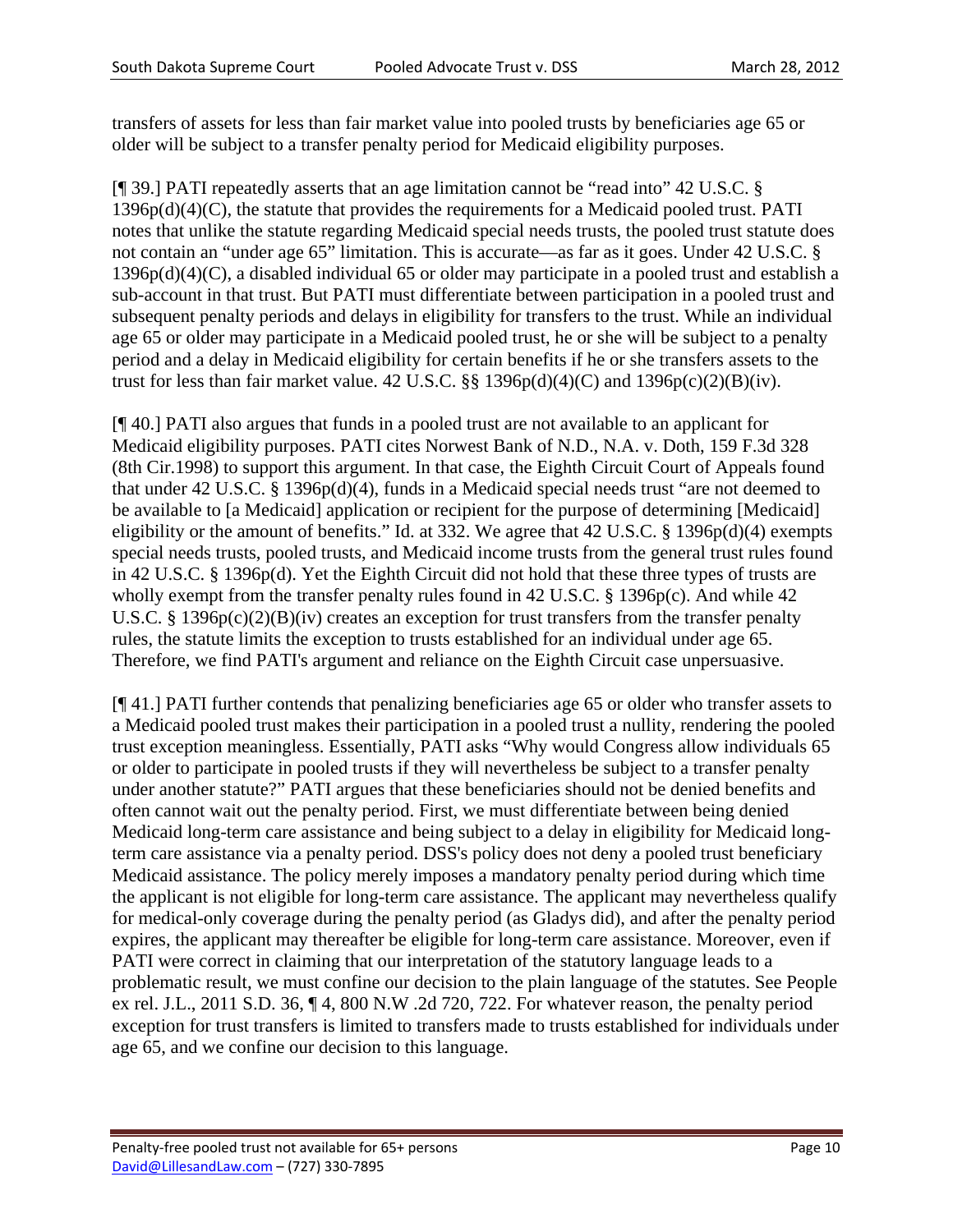[¶ 42.] In addition, we cannot accept PATI's claim that "subjecting [the pooled trust statute] to divestment penalties under [the penalty period statute] would read an age limit into [the pooled trust statute], nullifying it for people with disabilities who have passed age 64 because they typically cannot afford to wait out the five-year 'look-back' period." "The Medicaid program is not to be used as an estate planning tool." Striegel v. S.D. Dep't of Soc. Servs., 515 N.W.2d 245, 247 (S.D.1994)(emphasis in original). Medicaid provisions are "designed to assure that individuals receiving nursing home and other long-term care services under Medicaid are in fact poor and have not transferred assets that should be used to purchase the needed services before Medicaid benefits are made available." Id. Therefore, while we acknowledge the impact of a five-year delay in long-term care assistance, this provision was designed to preserve Medicaid benefits for those who truly lack the assets or resources to financially secure long-term care.

### **4. Agency Interpretation**

[¶ 43.] "Congress conferred on the Secretary [of Health and Human Services] exceptionally broad authority to prescribe standards for applying certain sections of the [Medicaid] Act." Schweiker v.. Gray Panthers, 453 U.S. 34, 43, 101 S.Ct. 2633, 2640, 69 L.Ed.2d 460 (1981). CMS, a branch of the Department of Health and Human Services, focuses on Medicare and Medicaid services. "As the [United States] Supreme Court recently noted, even relatively informal HCFA (now CMS) interpretations, such as letters from regional administrators, 'warrant[ ] respectful consideration' due to the complexity of the [Medicaid] statute and the considerable expertise of the administering agency." Cmty. Health Ctr. v. Wilson–Coker, 311 F.3d 132, 138 (2d Cir.2002) (quoting Wis. Dep't of Health & Family Servs. v. Blumer, 534 U.S. 473, 497, 122 S.Ct. 962, 151 L.Ed.2d 935 (2002)).<sup>7</sup> The South Dakota Medicaid Program and administrative rules must comply with federal Medicaid law and any CMS regulations. See Mulder, 2004 S.D. 10, ¶ 7, 675 N.W.2d at 215.

[¶ 44.] In a CMS memorandum from Gale P. Arden, Director of Disabled and Elderly Health Programs Group at the Center for Medicaid and State Operations in Baltimore, the transfer penalty and pooled trust statutes at issue in this case were clarified. See Memorandum from Gale P. Arden to Jay Gavens, Acting Assoc. Regional Adm'r, Div. of Medicaid and Children's Health (Apr. 14, 2008). In part, the memorandum stated:

Although a pooled trust may be established for beneficiaries of any age, funds placed in a pooled trust established for an individual age 65 or older may be subject to penalty as a transfer of assets for less than fair market value. When a person places funds in a trust, the person gives up ownership of the *funds. Since the individual generally does not receive anything of comparable value in return, placing* funds in a trust is usually a transfer for less than fair market value. The statute does provide an exception to imposing a transfer penalty for funds that are placed in a trust established for a disabled individual. *However, only trusts established for a disabled individual 64 or younger are exempt from application of the transfer of assets penalty provisions* ․

Id. (emphasis added). CMS issued this memorandum because "it was brought to [its] attention that in many States ․ individuals age 65 or older are establishing pooled trusts, but the States may not be applying the transfer of assets penalty provisions as required by statute." Id. The memorandum explain[ed] that "[i]f States are allowing individuals age 65 or older to establish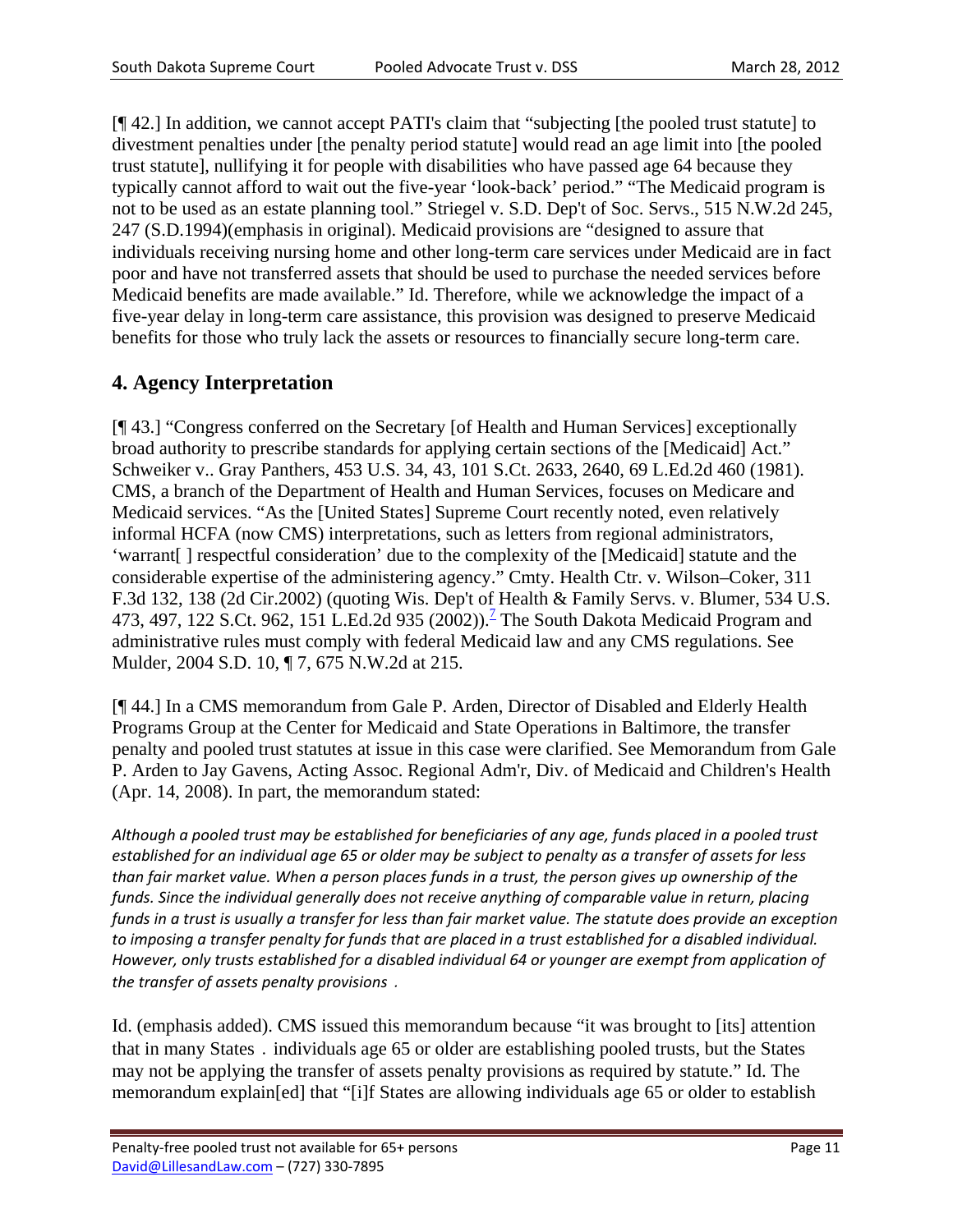pooled trusts without applying the transfer of assets provisions, they are not in compliance with the statute. [F]ederal statute requires the application of the transfer rules in this situation; it [is] not a decision for each State to make."<sup>8</sup> Id. One month later, the Boston Regional Office of CMS issued a memorandum to all state Medicaid agencies in its region, reciting identical language and asking all states to review their pooled trust provisions and insure that the state provisions comply with federal standards.  $9$  See Memorandum from Richard R. McGreal, Assoc. Regional Adm'r, Ctrs. for Medicare and Medicaid Servs., to All Medicaid State Agencies (May 12, 2008).

[¶ 45.] CMS also discussed pooled trusts and transfer penalties in its State Medicaid Manual  $(SMM).$ <sup>10</sup> The SMM provides information regarding policies and procedures to state Medicaid agencies. SSM, Foreword § A. The contents of the SMM are binding on state Medicaid agencies. SSM, Foreword § B. In the eligibility requirements section, CMS notes under the pooled trusts sub-section that:

Establishing an account in [a pooled trust] may or may not constitute a transfer of assets for less than *fair market value. For example, the transfer provisions exempt from a penalty trusts established solely* for disabled individuals who are under age 65 or for an individual's disabled child. As a result, a special needs trust established for a disabled individual who is age 66 could be subject to a transfer penalty. $\frac{11}{2}$ 

SSM, Chapter 3: General and Categorical Eligibility Requirements, § 3259.7(B) (emphasis added).

[¶ 46.] In addition, the Social Security Administration reached the same conclusion in its Program Operations Manual System (POMS), "the publicly available operating instructions for processing Social Security claims [.]" Wash. State Dep't of Soc. and Health Servs. v. Guardianship Estate of Keffeler, 537 U.S. 371, 385, 123 S.Ct. 1017, 1025, 154 L.Ed.2d 972 (2003). "While these administrative interpretations are not products of formal rulemaking, they nevertheless warrant respect[.]" Id. Under a section reviewing the requirements for pooled trusts, POMS states that "[t]here is no age restriction under this exception. However, a transfer of resources to a trust for an individual age 65 or over may result in a transfer penalty." $\frac{12}{12}$ 

[¶ 47.] We find these agency interpretations of the relevant Medicaid statutes to be reasonable, and thus, we give them credence. These interpretations of the pooled trust and penalty period statutes bolster our reading of the unambiguous statutory language requiring penalty periods for transfers of assets for less than fair market value into pooled trusts by beneficiaries age 65 or older. $\frac{13}{2}$ 

## **5. Legislative History**

[¶ 48.] PATI argues that the legislative history demonstrates that pooled trusts are not only exempt as a resource for Medicaid eligibility purposes but the trusts are also exempt from transfer penalty periods. "This Court does not, however, review legislative history when the language of the statute is clear." Bertelsen v. Allstate Ins. Co., 2009 S.D. 21, ¶ 15, 764 N.W.2d 495, 500. Because we conclude that the statutory language is unambiguous and the agency interpretations of the statutes are reasonable, we do not explore this argument.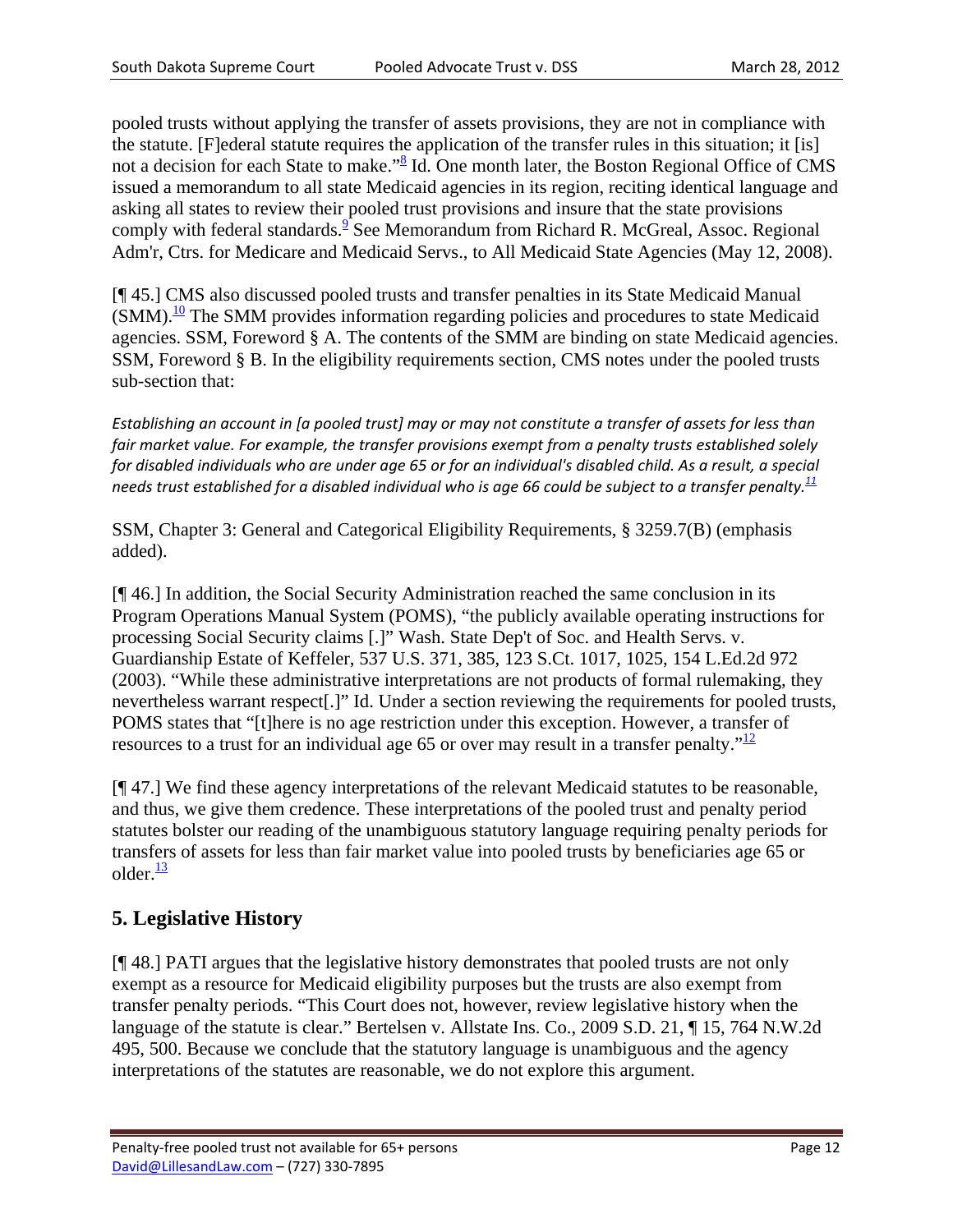### **Decision on Administrative Appeal**

[¶ 49.] In the administrative appeal, Fred and Gladys challenge the circuit court's affirmance of the ALJ's ruling on DSS's imposition of a Medicaid transfer penalty period. We review an administrative appeal in accord with SDCL 1–26–37. "A review of an administrative agency's decision requires this Court to give great weight to the findings made and inferences drawn by an agency on questions of fact." Snelling v. S.D. Dep't of Soc. Servs., 2010 S.D. 24, ¶ 13, 780 N.W.2d 472, 477. We will reverse an agency's decision only if it is "clearly erroneous in light of the entire evidence in the record." Id. However, statutory interpretation and other questions of law within an administrative appeal are reviewed under the de novo standard of review. Id. Therefore, in light of the foregoing authority and because the parties do not dispute the facts in these cases, we apply the de novo standard of review to this administrative appeal.

[¶ 50.] Fred and Gladys argue that the circuit court erred in affirming the ALJ's decision. Given our holding that penalty periods can be applied to transfers of assets for less than fair market value into pooled trusts by beneficiaries age 65 or older, the only relevant issue remaining is whether Fred's and Gladys's transfers to the trust were transfers for "less than fair market value." Fred and Gladys contend that a transfer of assets by one individual to a pooled trust established for another person age 65 or older, or a third-party trust transfer, is a divestment. But they contend that a transfer made by a pooled trust beneficiary for the sole benefit of the beneficiary is not a divestment under Medicaid. Fred and Gladys believe that an individual who transfers assets to a pooled trust receives value in return because he or she retains equitable ownership of the trust funds. They claim that in transferring their assets to the pooled trust, they "merely exchanged legal ownership for equitable ownership" and that the value they received for their transfers was the benefit of the goods and services purchased by the trust.

[¶ 51.] We disagree that only third-party transfers to pooled trusts constitute divestments under Medicaid or that the transfer penalties only apply when a third-party transfers assets to a pooled trust for the benefit of a pooled trust beneficiary. Under 42 U.S.C. § 1396p(d)(4)(C), a pooled trust is "[a] trust containing the assets of an individual who is disabled ․ " (Emphasis added .) While parents, grandparents, legal guardians, or courts may establish a pooled trust for a disabled beneficiary, these third-parties may not fund the pooled trust with third-party assets. See 42 U.S.C. § 1396p(d)(4)(C)(iii). Thus, when a third party places his or her own assets into a pooled trust for the benefit of a pooled trust beneficiary, the trust would not qualify as an Medicaid pooled trust in the first place.

[¶ 52.] We also disagree with Fred and Gladys that their transfers to the pooled trust were transfers for fair market value. While the SMM states that pooled trust account transfers "may or may not constitute a transfer of assets for less than fair market value[,]" the Arden CMS memorandum states that a pooled trust transfer is usually a transfer for less than fair market value because the beneficiary typically does not receive anything in return. In addition, contrary to Fred's and Gladys's assertion, a pooled trust transfer that is for the sole benefit of a beneficiary is not necessarily a transfer for fair market value. The SMM defines "fair market value" as "an estimate of the value of an asset, if sold at the prevailing price at the time it was actually transferred." SMM, Chapter 3: General and Categorical Eligibility Requirements, §  $3258.1(A)(1)$ . Following this definition, the SMM notes that "[f]or an asset to be considered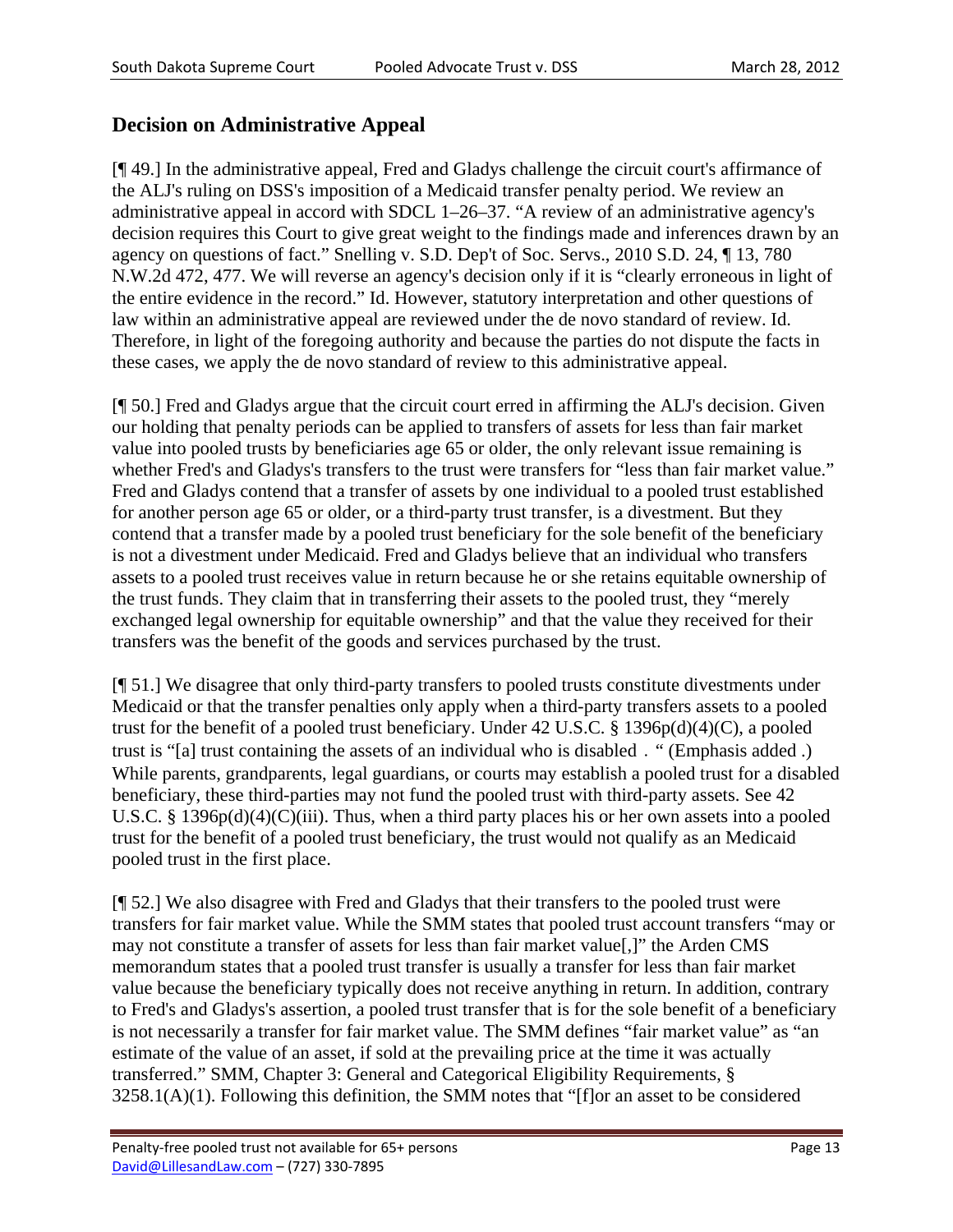transferred for fair market value or to be considered to be transferred for valuable consideration, the compensation received for the asset must be in a tangible form with intrinsic value." Id. (emphasis added).

[¶ 53.] Fred and Gladys claim that the value they received for their transfers was the benefit of the goods and services purchased by the trust. They note the following language from the SMM:

Resources placed in [a pooled trust] for a disabled individual are subject to the imposition of a penalty under the transfer of assets provisions unless the transfer is specifically exempt from penalty as explained in § 3258.10 or unless the resources placed in the trust are used to benefit the individual, and the trust purchases items and services for the individual at fair market value .

SSM, Chapter 3: General and Categorical Eligibility Requirements, § 3259.7(B)(2) (emphasis added). Yet Fred and Gladys identify no items or services purchased for them by the trust, nor do they establish that these purchases were for fair market value. Furthermore, under the trust document, the decision to distribute funds to a beneficiary lies solely within the trustee's discretion. That is, there is nothing guaranteeing that a beneficiary's transfer will be used to benefit that beneficiary. Therefore, we conclude that Fred's and Gladys's transfers were transfers for less than fair market value.

### **Conclusion**

[¶ 54.] The "law of the case" doctrine does not apply in this case because the narrow age limitation issue was not previously litigated and because application of the doctrine would not support the doctrine's policy considerations and would perpetuate an erroneous ruling. Considering the unambiguous language of the statutes, coupled with the reasonable agency interpretations, we conclude that transfers of assets into pooled trusts by beneficiaries age 65 or older may be subject to a transfer penalty period for Medicaid eligibility purposes.

[¶ 55.] We affirm the administrative appeal (# 25902) and reverse the declaratory judgment (# 25536).

#### FOOTNOTES

1. Under the declaration of trust, there are only two requirements to become a trust beneficiary. A potential beneficiary must be: (1) disabled; and (2) a South Dakota resident. The pooled trust does not impose an age requirement or limit.

2. DSS denied Fred's application for Medicaid assistance because he did not follow the conditions placed on his Medicaid income trust. The decision was not directly based on Fred's participation in the pooled trust.

3. DSS's decision regarding Gladys's application for Medicaid assistance was directly based upon Gladys's participation in the pooled trust.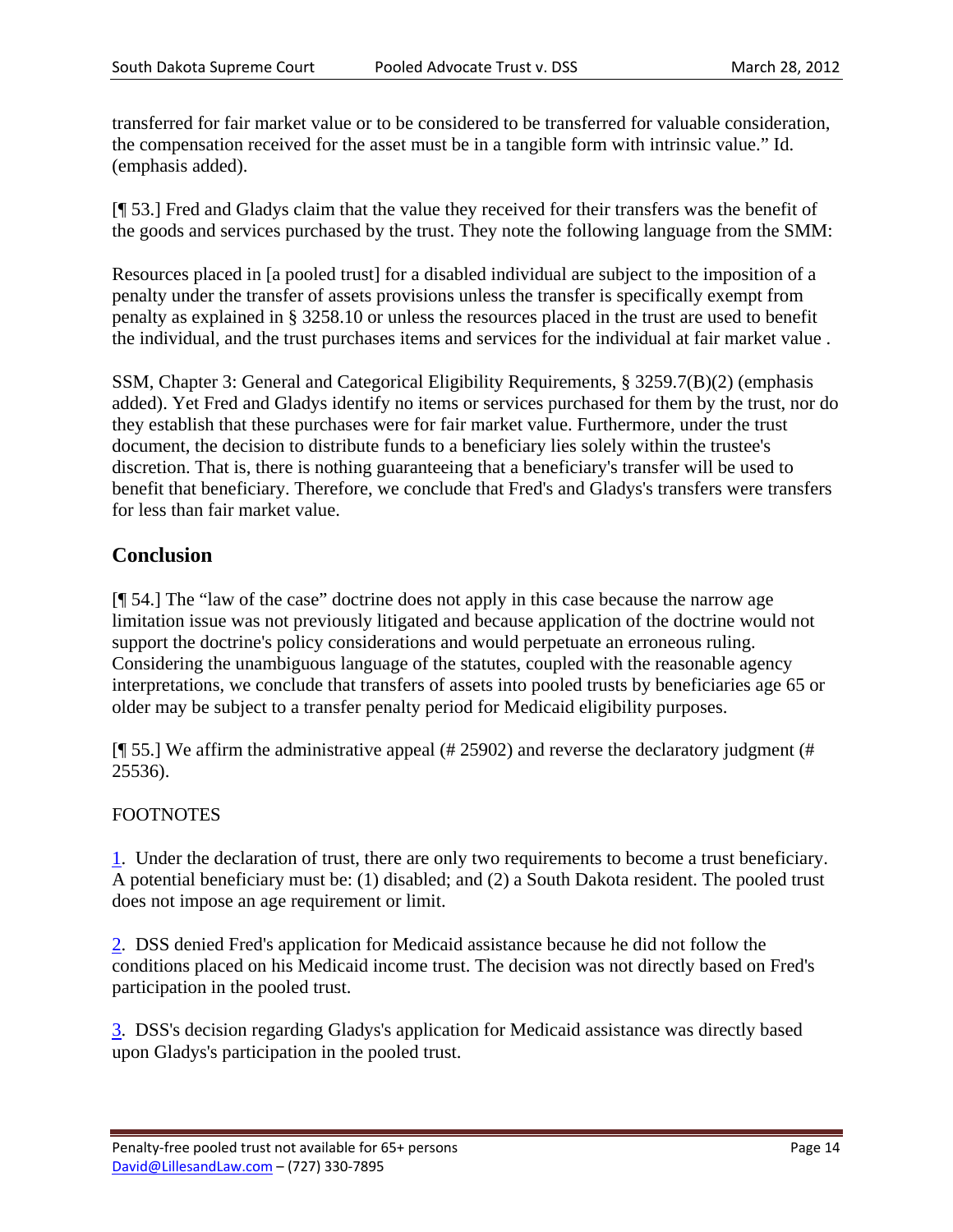4. PATI cites Lakeside Realty, Inc. v. Life Scape Homeowners Ass'n, 202 S.W.3d 186, 190 (Tex.App.2005) to support this argument.

5. Specifically, PATI refers to DSS's brief in support of summary judgment filed on July 22, 2005. The 2005 summary judgment proceeding addressed only the parties' dispute over the trust provision regarding funds remaining upon a beneficiary's death (i.e., transfers to the trust and Medicaid eligibility were not at issue). In this brief, DSS differentiated special needs trusts and pooled trusts under Medicaid law. In doing so, DSS stated that "[u]nder the pooled trust provision, if the beneficiary is 65 or older there may be transfer penalties." PATI argues that this statement demonstrates that DSS knew of its age limitation argument and could have asserted it in the 2006 proceedings.

6. Res judicata and the "law of the case" doctrine are supported by nearly identical policy considerations. See Brown v. Felsen, 442 U.S. 127, 132, 99 S.Ct. 2205, 2209, 60 L.Ed.2d 767 (1979); see also Dakota, Minn. & E. R.R. Corp. v. Acuity, 2006 S.D. 72, ¶ 15, 720 N.W.2d 655, 660. Even if the orders here had occurred in separate actions, we would not apply res judicata for many of the same reasons we do not apply the "law of the case" doctrine, specifically because it would not serve the doctrine's policy considerations and would defeat the ends of justice.

7. Even more recently, the Supreme Court wrote: "The Medicaid Act commits to the federal agency the power to administer a federal program. And here the agency has acted under this grant of authority. That decision carries weight. After all, the agency is comparatively expert in the statute's subject matter. And the language of the particular provision at issue here is broad and general, suggesting that the agency's expertise is relevant in determining its application." Douglas v. Indep. Living Ctr. of S. Cal., Inc., et al., —— U.S. ——, ——, 132 S.Ct. 1204, 1210,  $-L.Ed.$   $-$  (2012).

8. In 2010, DSS amended its administrative rules to directly reflect CMS's interpretation of the transfer penalty statutes. See ARSD 67:46:05:32.03(3)(e). The amendment became effective July 1, 2010.

9. At oral argument, PATI's counsel said that South Dakota was in the Denver CMS region, and thus the CMS memo from the Boston region was not binding on DSS in South Dakota. Nevertheless, the memo from Gale P. Arden at CMS headquarters in Baltimore specifically stated that the memo would be provided to all the other CMS Regional Offices to refresh the understanding of their staffs.

10. Centers for Medicare & Medicaid Services, The State Medicaid Manual, http://www.cms.gov/Manuals/PBM/itemdetail.asp?filterType=none & filterByDID=99 & sortByDID=1 & sortOrder=ascending & itemID=CMS021927 & intNumPerPage =10 (last modified Sept. 8, 2005). For simplicity purposes, citations will be to the sections of the manual only without full URL citations.

11. Some authorities often use the term "special needs trusts" to generally describe the three types of trusts created for the benefit of disabled individuals under 42 U.S.C. § 1396p(d)(4)(A) through (C). However, as both the statutes and the SMM indicate, a special needs trust (42